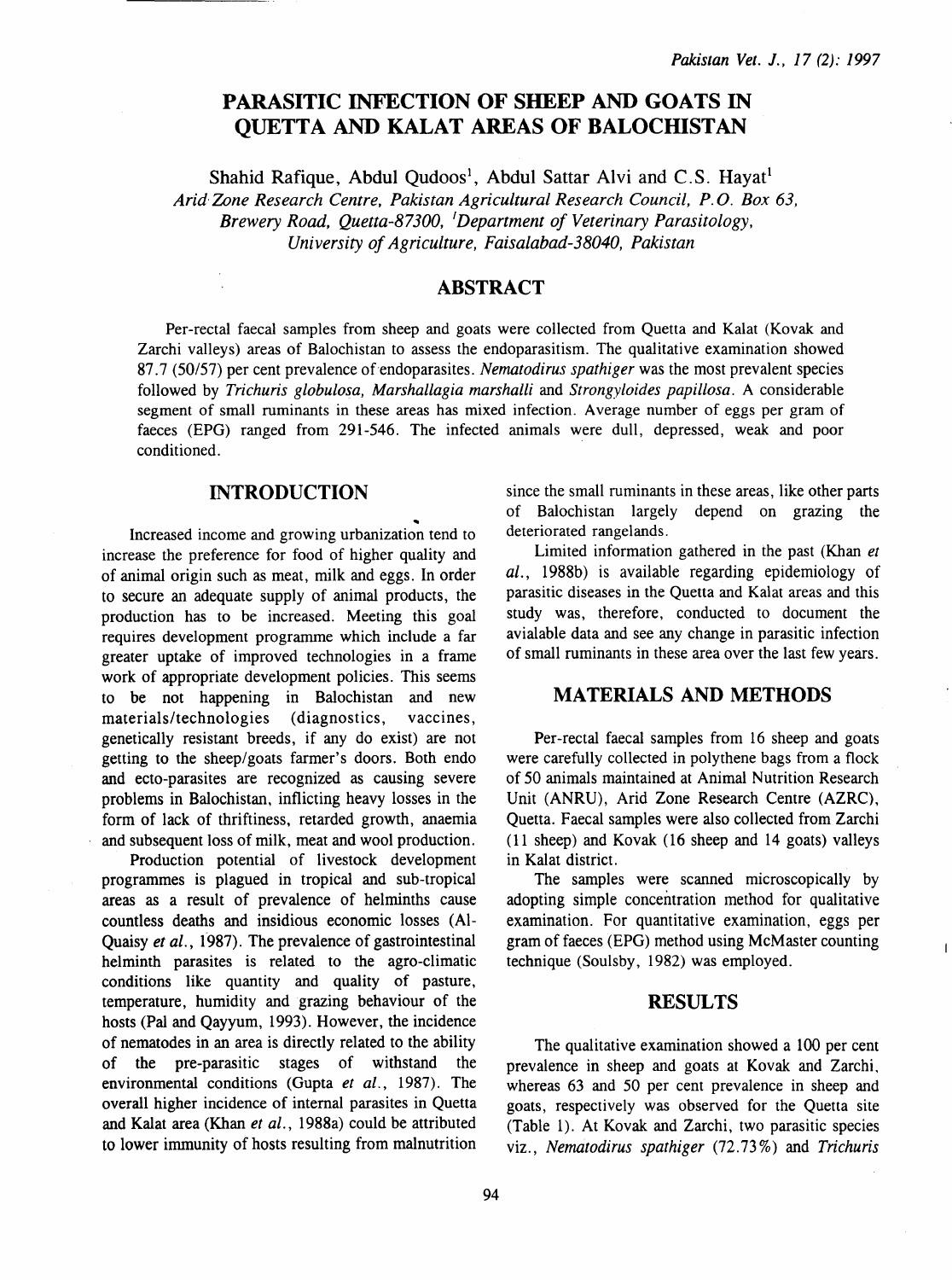Table 1: Parasitic prevalence in sheep and goats in Quetta, Kovak and Zarchi areas of Balochistan.

|                    | Source of fecal samples |        |       |
|--------------------|-------------------------|--------|-------|
|                    | AZRC,<br>Quetta         | Zarchi | Kovak |
| Total No. examined |                         |        |       |
| Sheep              | 8                       | 11     | 16    |
| Goat               | 8                       |        | 14    |
| No. infected       |                         |        |       |
| Sheep              | 5                       | 11     | 16    |
| Goat               | 4                       |        | 14    |
| Percent infected   |                         |        |       |
| Sheep              | 63                      | 100    | 100   |
| Goat               | 50                      |        | 100   |

Average number of eggs per gram of faeces calculated, in the infected sheep and goats at Kovak were 546 and 425, respectively whereas this number for the sheep at Zarchi was 291. No difference among the two animal species within a site i.e., Kovak was noted. The sheep at Zarchi had lower  $(P<0.01)$  EPG as compared to either of the two animal species at Kovak. The EPG at Quetta was negligible, therefore, not reported here. The animals at the Kovak and Zarchi sites looked weak, emaciated, dull, depressed, poor conditioned with stunted growth and prominent bone extremities.

### **DISCUSSION**

Khan *et al.* (1988a) reported 100 per cent infection of sheep and goats in Kovak valley with endoparasites and *Nematodirus spathiger* was found to be the most prevalent (85. 7%) nematode whereas, in the present study, prevalence of *N. spathiger* was 72.73 per cent at Kovak and Zarchi sites followed by *Trichuris globulosa*  (27.27%). Whereas prevalence of *T. globulosa* at Quetta was comparatively higher (37 .5%). Overall less parasitic infection at Quetta might be due to more regular deworming programme being applied at this Centre. *T. globulosa* prevalence is higher (27 .27 and 37.5%) as compared to 3 and 8 per cent reported in the previous studies (Khan *et al.,* 1988a&b). This might be due to differential sensitivity of this parasite to a particular anthelmintic drenched earlier. It is evident from this study that not much change has resulted in parasitic prevalence in the area over the last few years. A good discussion on the prevalence of sheep and goats gastrointestinal parasites in Pakistan including the four species encountered in this study has been given by Sarwar (1963), Siddiqui and Ashraf (1980), Durrani et *al.* (1981), Mohiuddin *et al.* (1984}, Khan *et al.*  (1988a&b}, Marwat *et al.* (1988), Khan *et al.* (1989) and Pal and Qayyum (1993) with respect to their incidence under different environmental conditions in different parts of the country. Therefore, discussion is not focused much on this aspect of the study.

The EPG noted in this study seems quite low. These flocks had been a part of a nutritional management study previously, under which the animals were drenched with an anthelmintic a couple of times during the last few months. The existence of parasitic ova inspite of this treatment reflects that the control measures can not be restricted on target flocks only in an area if parasitic free animals are desired in a particular tract. Parasitic infection is one of the major small ruminant's health hazards leading to colossal economic losses in Balochistan and these losses are inflicted in the shape of lowered productivity, high morbidity and mortality. Martin ( 1983) also reported that in farm flocks, the most serious losses in sheep like other animals are often due to internal parasites. Parasitic burden of range-animals in an area can be attributed to a variety of factors like geo-climatic conditions, nutritional status, awareness/education of farmers and farm/livestock management practices. However, the forage availability from the rangelands and nutritional management seems to play a key role in this respect. Ths small ruminants in the area under discussion hardly get 45-50 per cent of their feeding requirements from grazing in poor years and 60-70 per cent requirements are met from rangelands even in good years under the present stocking rates (Rafique *et al.,* 1996). Therefore, it can be concluded that under nourishment is the main cause of parasitic prevalence in the area. Majority of the livestock farmers in the province migrate from temperate regions to the subtropical areas during winter in search of food, feed, fuel wood and labour (Ahmad, 1984) and this migration also leads to the spread of parasitic diseases making their control further difficult.

Improvement in nutritional management and deworming with a potent anthelmintic at least twice a year, and establishment of an Endo-parasitic Diagnostic Cell at least at a district level if not feasible at Tehsil level in these areas by the responsible government